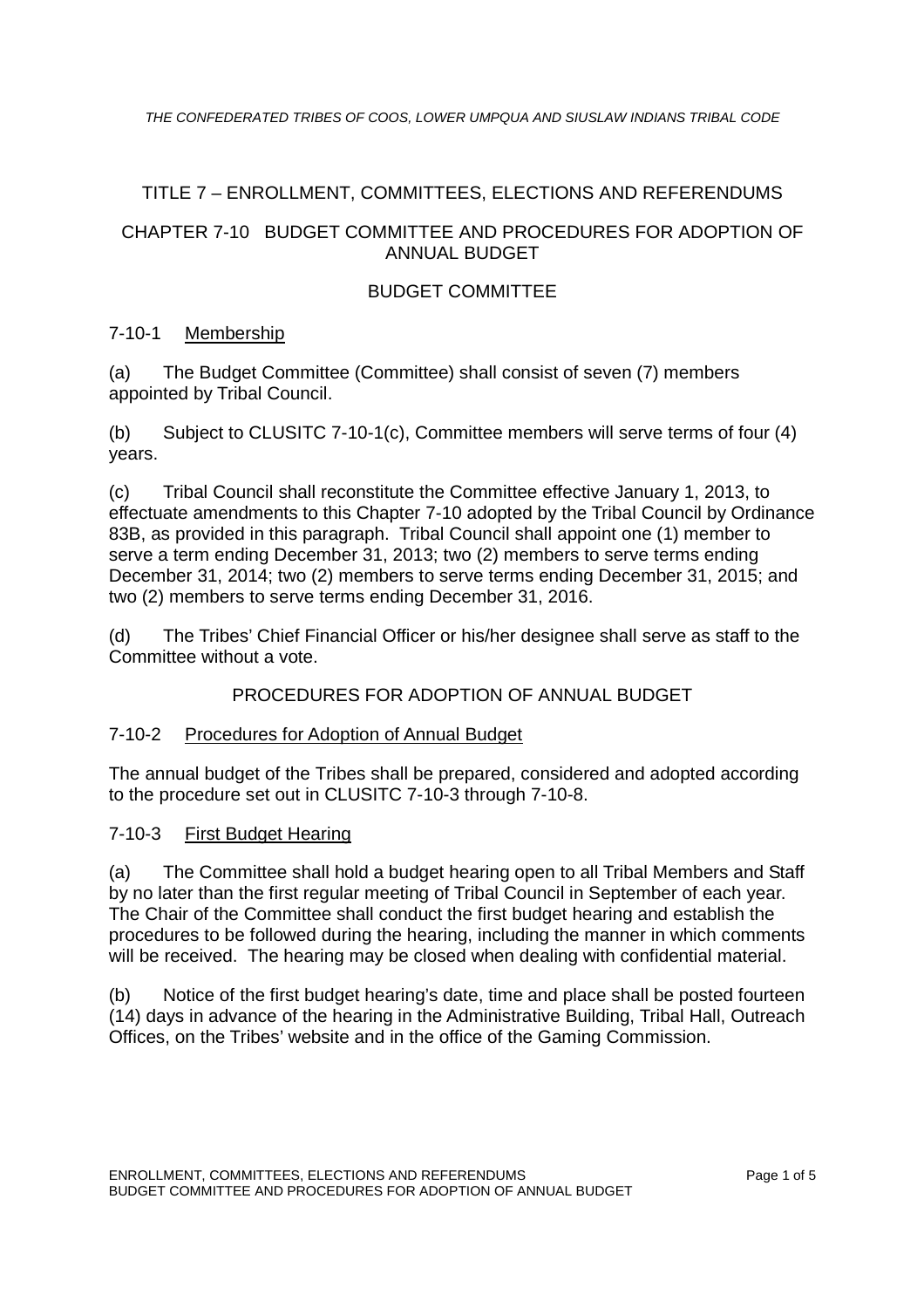# 7-10-4 Draft Budget

(a) The Chief Financial Officer of the Tribes shall prepare and deliver a draft budget for the following year to the Committee no later than September 8 of each year.

(b) Within two (2) business days after the Chief Financial Officer delivers a draft budget to the Committee, the Chief Financial Officer shall cause a copy of the draft budget to be posted for a period of twenty-eight (28) days in the Administrative Building, Tribal Hall, Outreach Offices, on the Tribes' website and in the office of the Gaming Commission.

(c) Tribal members may submit written comments on the draft budget to the Committee no later than twenty-eight (28) days after the date the draft budget is posted as provided in CLUSITC 7-10-4(b).

(d) Prior to the second budget hearing, the Committee will summarize and transmit to the Tribal Council comments on the draft budget received in writing or in testimony at the first budget hearing.

# 7-10-5 Budget Committee Meetings

(a) The Committee shall hold an initial meeting each year within fifteen (15) days after the Chief Financial Officer delivers the draft budget to the Committee as provided in CLUSITC 7-10-4(a).

(b) The annual budget adoption process results in an irregular meeting schedule for the Committee. The Committee is excused from the requirement in CLUSITC 7-5-13(c) that committees meet monthly, but may meet more than once in some months of the year in order to complete its work.

# 7-10-6 Second Budget Hearing

(a) Tribal Council shall hold a second budget hearing open to Tribal Members and Staff after the draft budget is delivered to the Committee and before the Committee presents the recommended budget to Tribal Council. The Chairperson of the Tribal Council shall conduct the second budget hearing and establish the procedures to be followed during the hearing, including the manner in which comments will be received. The hearing may be closed when dealing with confidential material.

(b) Notice of the second budget hearing's date, time and place shall be posted, together with a revised draft budget, fourteen (14) days in advance of the hearing in the Administrative Building, Tribal Hall, Outreach Offices, on the Tribes' website and in the office of the Gaming Commission.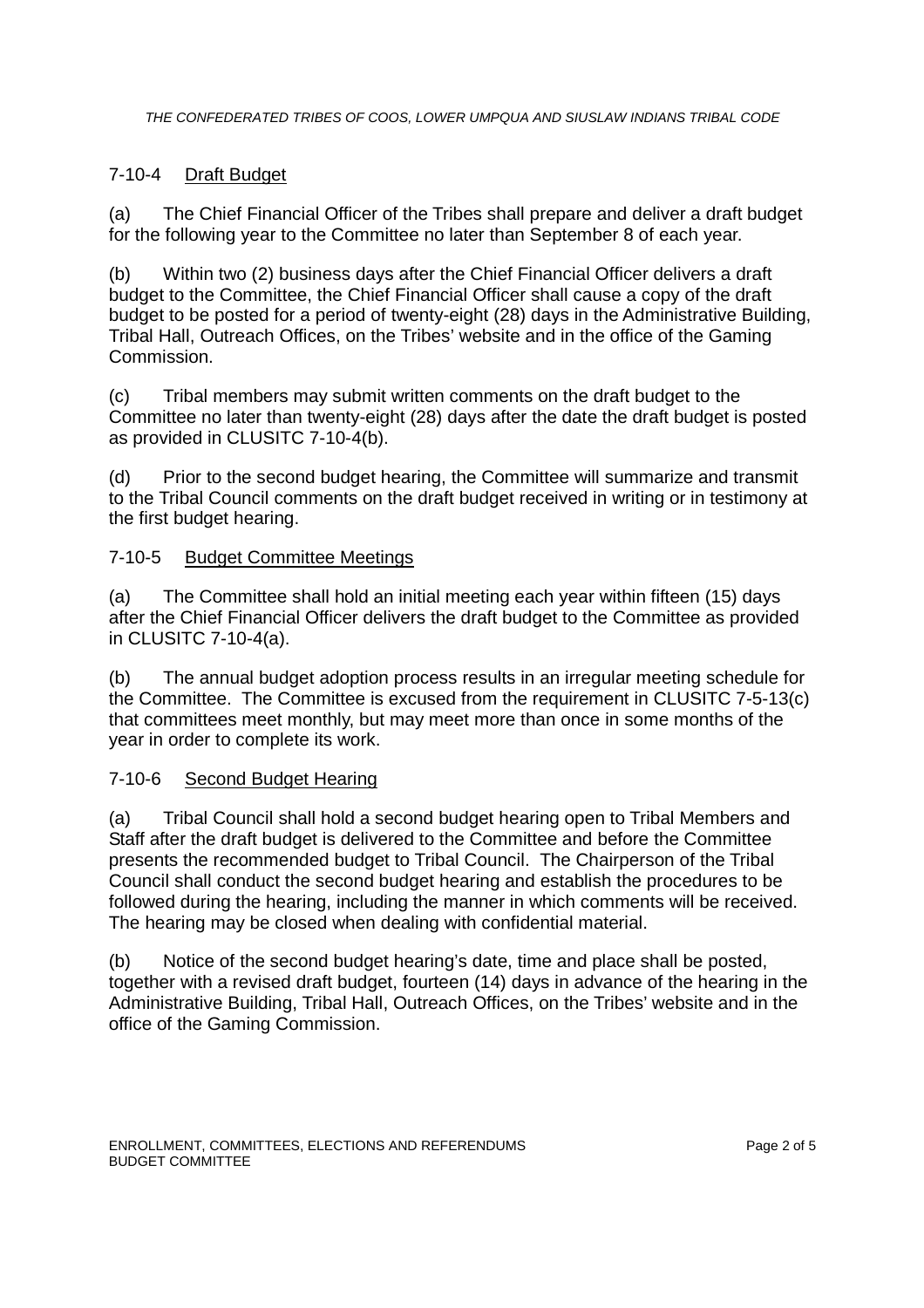# 7-10-7 Recommended Budget

The Committee shall present a recommended budget for the following calendar year to the Tribal Council.

# 7-10-8 Final Budget Authority and Approval

(a) Tribal Council shall have final authority over adoption of the budget and its allocations.

(b) Tribal Council shall approve the ensuing calendar year's final budget by no later than December 31 of each year.

# 7-10-9 Supplemental Budget

(a) An approved budget may be reopened by Tribal Council for supplemental consideration at any time after April 1 of any fiscal year. All modifications to the approved budget require a supplemental budget adopted by Tribal Council according to the procedures outlined in this CLUSITC 7-10-9.

(b) Tribal Council will hold at least one budget hearing, following the procedures set out in CLUSITC 7-10-6, prior to any vote by the Tribal Council on the adoption of a supplemental budget.

### 7-10-10 Application of CLUSITC 7-5 to this Chapter

Except as expressly provided in this Chapter, the provisions of CLUSITC chapter 7-5 shall apply to the Committee.

#### 7-10-11 Sovereign Immunity

Nothing in this Code shall be construed to have waived the sovereign immunity of the Tribes, any tribal entity, department or program, or any tribal official or employee, except as specifically and explicitly described herein.

#### 7-10-12 Severability

If a court of competent jurisdiction finds any provision of this Code to be invalid or illegal under applicable federal or tribal law, such provision shall be severed from this Code and the remainder of this Code shall remain in full force and effect.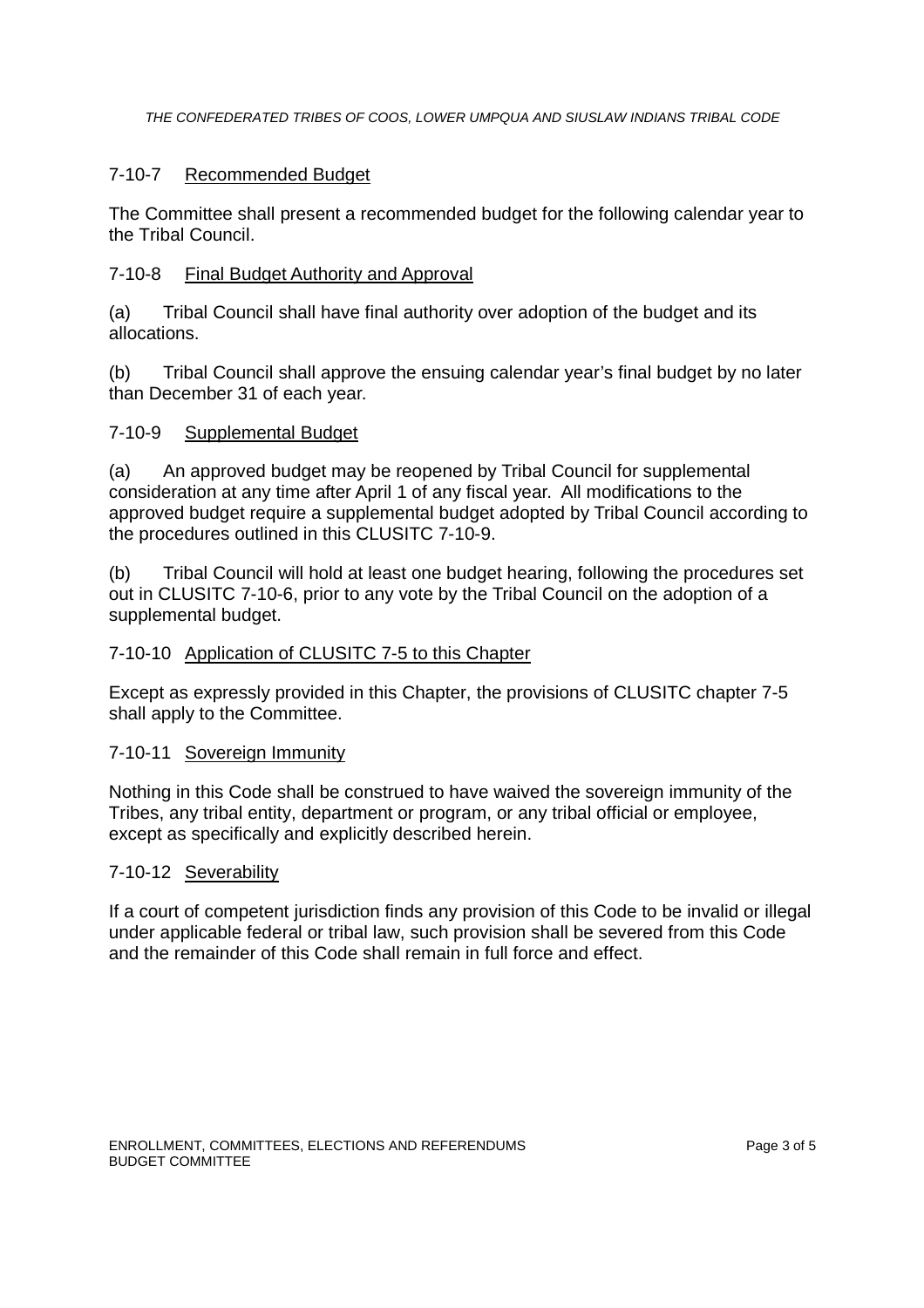# APPENDIX A

# LEGISLATIVE HISTORY AND EDITORIAL CHANGES

ENROLLMENT, COMMITTEES, ELECTIONS AND REFERENDUMS Page 4 of 5 BUDGET COMMITTEE